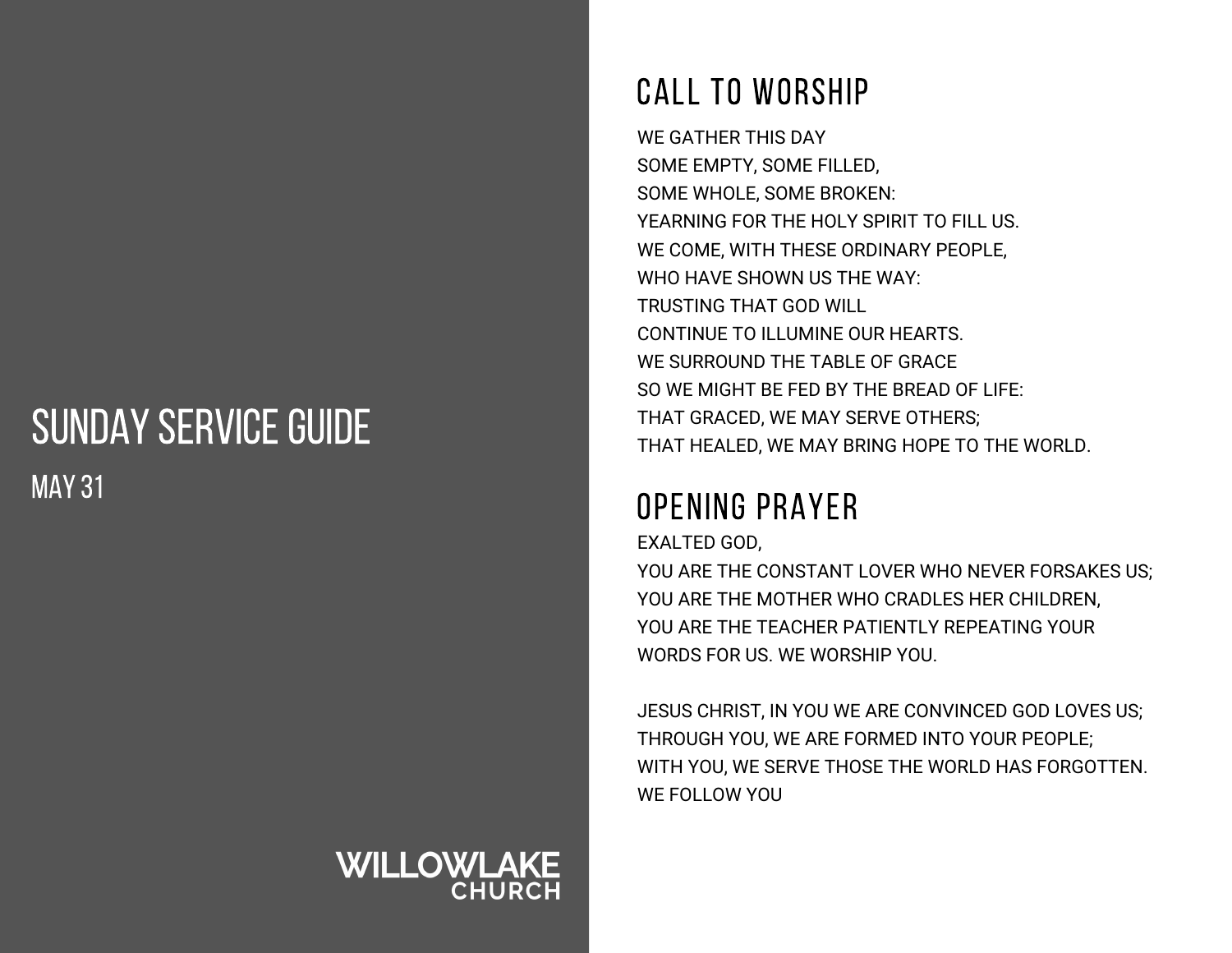HOLY SPIRIT, YOU ARE THE POWER THAT GIVES US PEACE; YOU ARE THE WISDOM THAT REVEALS THE BROKEN IN OUR MIDST;YOU ARE THE SPOKESPERSON TO WHOM WE ARE DEAF. WE WELCOME YOU.

GOD IN COMMUNITY, HOLY IN ONE, WE LIFT OUR PRAYERS TO YOU. AMEN

#### HOW GREAT IS OUR GOD

THE SPLENDOR OF THE KING CLOTHED IN MAJESTY LET ALL THE EARTH REJOICE ALL THE EARTH REJOICE HE WRAPS HIMSELF IN LIGHT AND DARKNESS TRIES TO HIDE AND TREMBLES AT HIS VOICE AND TREMBLES AT HIS VOICE

HOW GREAT IS OUR GOD SING WITH ME HOW GREAT IS OUR GOD AND ALL WILL SEE HOW GREAT HOW GREAT IS OUR GOD

AND AGE TO AGE HE STANDS AND TIME IS IN HIS HANDS BEGINNING AND THE END BEGINNING AND THE END THE GODHEAD THREE IN ONE FATHER SPIRIT SON THE LION AND THE LAMB THE LION AND THE LAMB

NAME ABOVE ALL NAMES WORTHY OF ALL PRAISE MY HEART WILL SING HOW GREAT IS OUR GOD

CCLI SONG # 4348399 CHRIS TOMLIN | ED CASH | JESSE REEVES © 2004 SIXSTEPS MUSIC (ADMIN. BY CAPITOL CMG PUBLISHING) CCLI LICENSE # 141683

### OUR GOD

WATER YOU TURNED INTO WINE OPENED THE EYES OF THE BLIND THERE'S NO ONE LIKE YOU NONE LIKE YOU

INTO THE DARKNESS YOU SHINE OUT OF THE ASHES WE RISE THERE'S NO ONE LIKE YOU NONE LIKE YOU